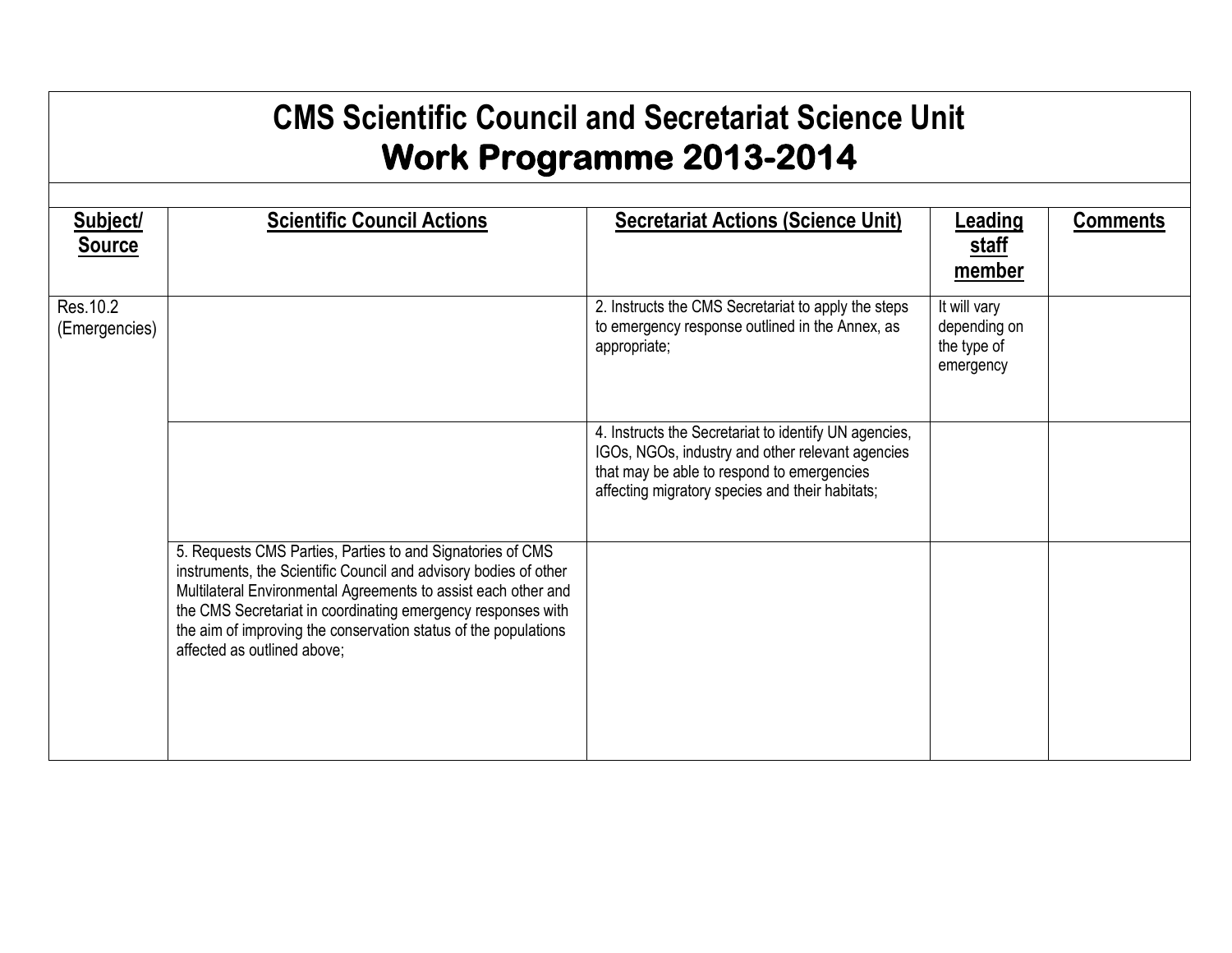| Res. 10.3   | 9. Requests the Scientific Council, in conjunction with the         | 9. Requests the Scientific Council, in conjunction                                                      | <b>JS</b> | Pending adequate |
|-------------|---------------------------------------------------------------------|---------------------------------------------------------------------------------------------------------|-----------|------------------|
| (ecological | Secretariat and in consultation with relevant organizations and     | with the Secretariat and in consultation with relevant                                                  |           | funding          |
| networks)   | key stakeholders, to conduct a strategic review to:                 | organizations and key stakeholders, to conduct a                                                        |           |                  |
|             | (i) assess the extent to which and the manner in which existing     | strategic review to:                                                                                    |           |                  |
|             | major protected area systems and initiatives aimed at promoting     | (i) assess the extent to which and the manner in                                                        |           |                  |
|             | ecological networks address the needs of migratory species          | which existing major protected area systems and                                                         |           |                  |
|             | throughout their life cycles and migratory ranges, including the    | initiatives aimed at promoting ecological networks                                                      |           |                  |
|             | issue of resilience to climate change and taking into account the   | address the needs of migratory species throughout                                                       |           |                  |
|             | significant difference in ecology and behaviour between             | their life cycles and migratory ranges, including the                                                   |           |                  |
|             | terrestrial and aquatic species;                                    | issue of resilience to climate change and taking into                                                   |           |                  |
|             | (ii) identify among CMS Agreements and other CMS instruments        | account the significant difference in ecology and                                                       |           |                  |
|             | the current use and potential future use of ecological network      | behaviour between terrestrial and aquatic species;                                                      |           |                  |
|             | concepts and approaches;                                            | (ii) identify among CMS Agreements and other CMS                                                        |           |                  |
|             | (iii) identify opportunities for enhancing the effectiveness of and | instruments the current use and potential future use                                                    |           |                  |
|             | synergies between relevant initiatives and programmes on            | of ecological network concepts and approaches;                                                          |           |                  |
|             | protected areas and ecological networks in respect of the           | (iii) identify opportunities for enhancing the                                                          |           |                  |
|             | conservation needs of migratory species; and                        | effectiveness of and synergies between relevant                                                         |           |                  |
|             | (iv) report the results, including recommendations, to the          | initiatives and programmes on protected areas and                                                       |           |                  |
|             | Conference of the Parties at its eleventh Meeting;                  | ecological networks in respect of the conservation                                                      |           |                  |
|             |                                                                     | needs of migratory species; and                                                                         |           |                  |
|             |                                                                     | (iv) report the results, including recommendations,<br>to the Conference of the Parties at its eleventh |           |                  |
|             |                                                                     |                                                                                                         |           |                  |
|             |                                                                     | Meeting;                                                                                                |           |                  |
|             |                                                                     | 10. Requests the Secretariat to compile existing                                                        | <b>JS</b> | In preparation   |
|             |                                                                     | case studies that are relevant to migratory species                                                     |           |                  |
|             |                                                                     | representative of the different taxonomic groups                                                        |           |                  |
|             |                                                                     | and/or groups related to major ecosystem types and                                                      |           |                  |
|             |                                                                     | report the results, including recommendations, to                                                       |           |                  |
|             |                                                                     | the Conference of the Parties at its eleventh                                                           |           |                  |
|             |                                                                     | meeting to illustrate the practical application of the                                                  |           |                  |
|             |                                                                     | approaches described in the present Resolution and                                                      |           |                  |
|             |                                                                     | to support the sharing of experience among Parties;                                                     |           |                  |
|             |                                                                     |                                                                                                         |           |                  |
|             |                                                                     |                                                                                                         |           |                  |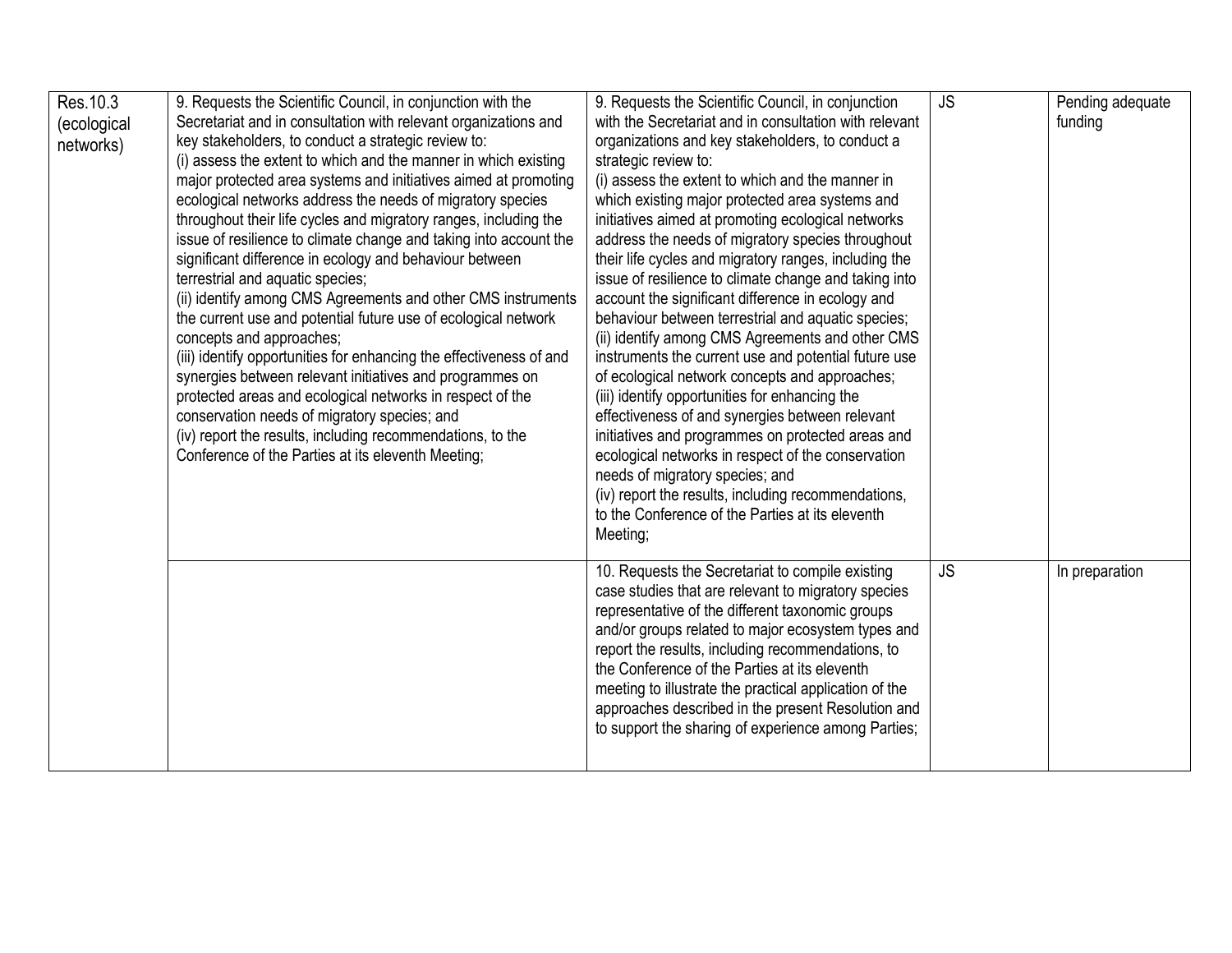|                                 |                                                                                                                                                                                                                                                                                                                  | 11. Further requests the Secretariat, subject to<br>availability of resources, to work with Parties and the<br>Scientific Council and other international and<br>regional organizations, including the Convention on<br>Biological Diversity, in organizing regional and sub-<br>regional workshops to promote the conservation and<br>management of critical sites and ecological<br>networks among Parties; | <b>JS</b> |  |
|---------------------------------|------------------------------------------------------------------------------------------------------------------------------------------------------------------------------------------------------------------------------------------------------------------------------------------------------------------|---------------------------------------------------------------------------------------------------------------------------------------------------------------------------------------------------------------------------------------------------------------------------------------------------------------------------------------------------------------------------------------------------------------|-----------|--|
|                                 | 16. Urges CMS National Focal Points and Scientific Councillors<br>to work closely with relevant organizations such as the<br>European Space Agency and its Focal Points to support new<br>technology developments such as the ICARUS experiment to<br>track the movement and fate of migratory animals globally. |                                                                                                                                                                                                                                                                                                                                                                                                               | <b>JS</b> |  |
| Res. 10.4<br>(marine<br>debris) |                                                                                                                                                                                                                                                                                                                  | 4. Requests the CMS Secretariat to ask related<br>agreements that may have access to data on the<br>potential or actual impacts of marine debris on<br>marine species to provide this information to the<br>Scientific Council before the 11th or subsequent<br>Conference of the Parties;                                                                                                                    | <b>HF</b> |  |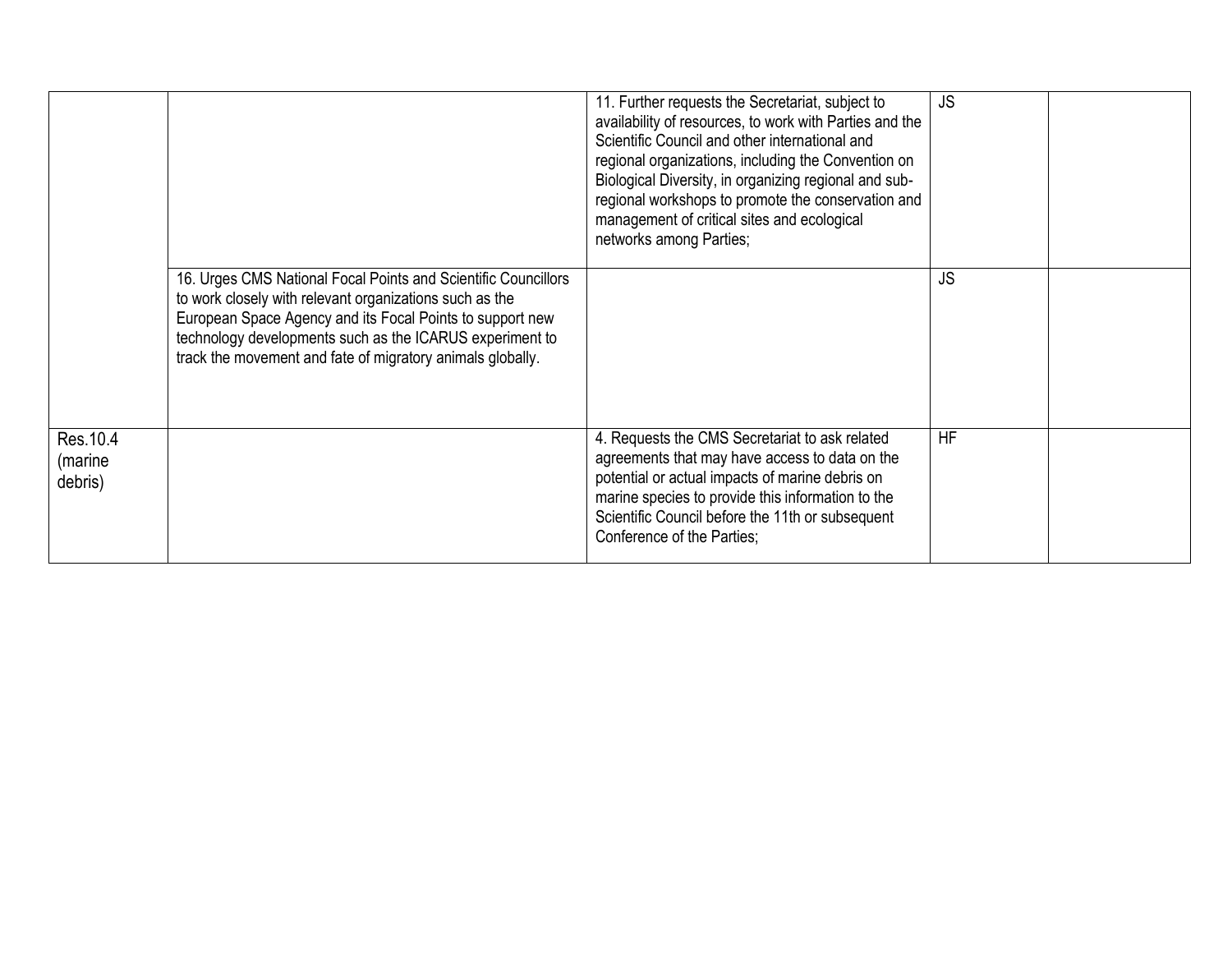|                      | 8. Instructs the Scientific Council to:<br>(a) identify knowledge gaps in the management of marine debris<br>and its impacts on migratory species;<br>(b) identify best practice strategies for waste management used<br>on board commercial marine vessels, taking into account the<br>extensive work being undertaken by the International Maritime<br>Organization, FAO and the International Standards Organization<br>to avoid duplication, identify existing codes of conduct and<br>determine the need for the improvement and/or development of<br>new codes of conduct:<br>(c) facilitate an analysis of the effectiveness of current public<br>awareness and education campaigns to identify gaps and areas<br>for improvement; and<br>(d) report progress and developments to the Conference of<br>Parties as appropriate; |                                                                                                                                                                                                                                                                                                                                                                                 | <b>HF</b> | Pending adequate<br>funding |
|----------------------|---------------------------------------------------------------------------------------------------------------------------------------------------------------------------------------------------------------------------------------------------------------------------------------------------------------------------------------------------------------------------------------------------------------------------------------------------------------------------------------------------------------------------------------------------------------------------------------------------------------------------------------------------------------------------------------------------------------------------------------------------------------------------------------------------------------------------------------|---------------------------------------------------------------------------------------------------------------------------------------------------------------------------------------------------------------------------------------------------------------------------------------------------------------------------------------------------------------------------------|-----------|-----------------------------|
|                      |                                                                                                                                                                                                                                                                                                                                                                                                                                                                                                                                                                                                                                                                                                                                                                                                                                       | 9. Further requests the Secretariat, subject to<br>availability of resources, to foster linkages with<br>relevant regional and other international<br>instruments, such as IMO, FAO, UNEP regional<br>seas conventions and other fora, to promote<br>synergies, to avoid duplication, and to maximize<br>efforts to reduce the impact of marine debris on<br>migratory species. | <b>HF</b> |                             |
| Res. 10.8<br>(IPBES) | 1. Urges CMS Focal Points and Scientific Councillors to<br>communicate and liaise regularly with the national<br>representatives in the IPBES to ensure that the needs for<br>research and policy guidance related to migratory species,<br>especially those listed under CMS, are being adequately<br>addressed by IPBES;                                                                                                                                                                                                                                                                                                                                                                                                                                                                                                            |                                                                                                                                                                                                                                                                                                                                                                                 | <b>JS</b> |                             |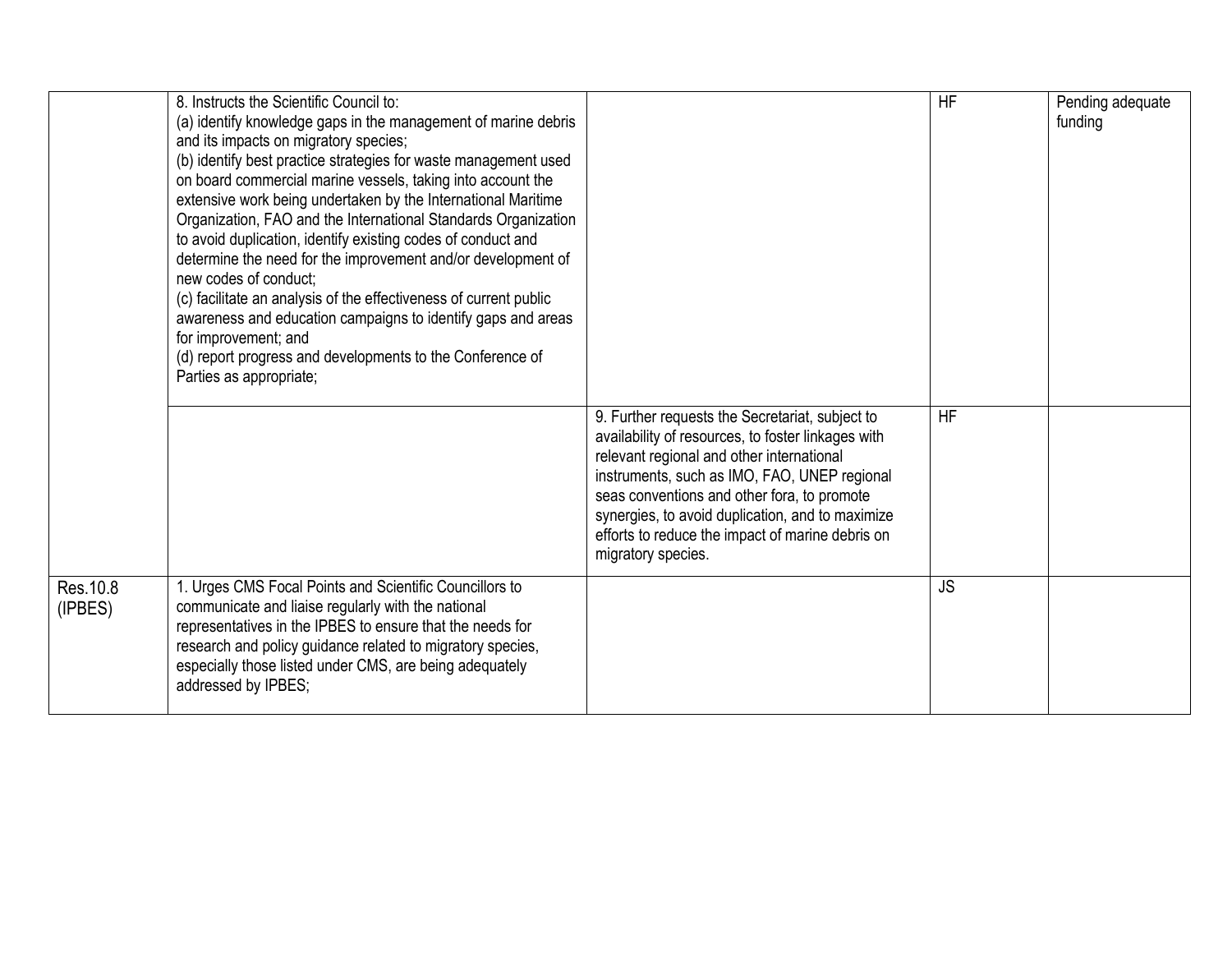|                         | 4. Requests the Scientific Council, subject to available funds, to<br>undertake a review of needs and opportunities for improving the<br>interface between science and policy in relation to the<br>conservation and sustainable use of migratory species. This<br>should include the use of scientific assessments, and consider<br>the potential role of migratory species as indicators of wider<br>ecological change and the results should be communicated to<br>IPBES; |                                                                                                                                                                                                                                                                                                                                                                                                            | <b>JS</b> | Pending adequate<br>funding                                                                       |
|-------------------------|------------------------------------------------------------------------------------------------------------------------------------------------------------------------------------------------------------------------------------------------------------------------------------------------------------------------------------------------------------------------------------------------------------------------------------------------------------------------------|------------------------------------------------------------------------------------------------------------------------------------------------------------------------------------------------------------------------------------------------------------------------------------------------------------------------------------------------------------------------------------------------------------|-----------|---------------------------------------------------------------------------------------------------|
|                         | 5. Requests the Scientific Council to report on the above-<br>mentioned review to the Standing Committee and to the<br>Conference of the Parties at its 11th meeting;                                                                                                                                                                                                                                                                                                        |                                                                                                                                                                                                                                                                                                                                                                                                            | <b>JS</b> |                                                                                                   |
|                         | 6. Further requests the Scientific Council to participate in<br>relevant processes of IPBES, in collaboration with the scientific<br>advisory bodies of other MEAs as appropriate;                                                                                                                                                                                                                                                                                           |                                                                                                                                                                                                                                                                                                                                                                                                            | <b>JS</b> | Scientific Council<br>was represented at<br>the 1st IPBES<br>Plenary in Bonn by<br>Fernando Spina |
|                         |                                                                                                                                                                                                                                                                                                                                                                                                                                                                              | 7. Instructs the Secretariat to maintain cooperative<br>working relationships with IPBES, to participate as<br>appropriate in meetings of the Platform and to report<br>on progress to the Standing Committee, resources<br>permitting.                                                                                                                                                                    | <b>JS</b> |                                                                                                   |
| Res. 10.10<br>(Flyways) |                                                                                                                                                                                                                                                                                                                                                                                                                                                                              | 1. Requests the Secretariat, Parties and all others<br>involved with the CMS, to seek actively closer<br>cooperation among those instruments, initiatives<br>and partnerships within and outside the UN relating<br>to migratory birds and the habitats upon which they<br>depend, and as a priority to focus on and address<br>specific threats to halt the decline in the populations<br>of these birds; | <b>BH</b> |                                                                                                   |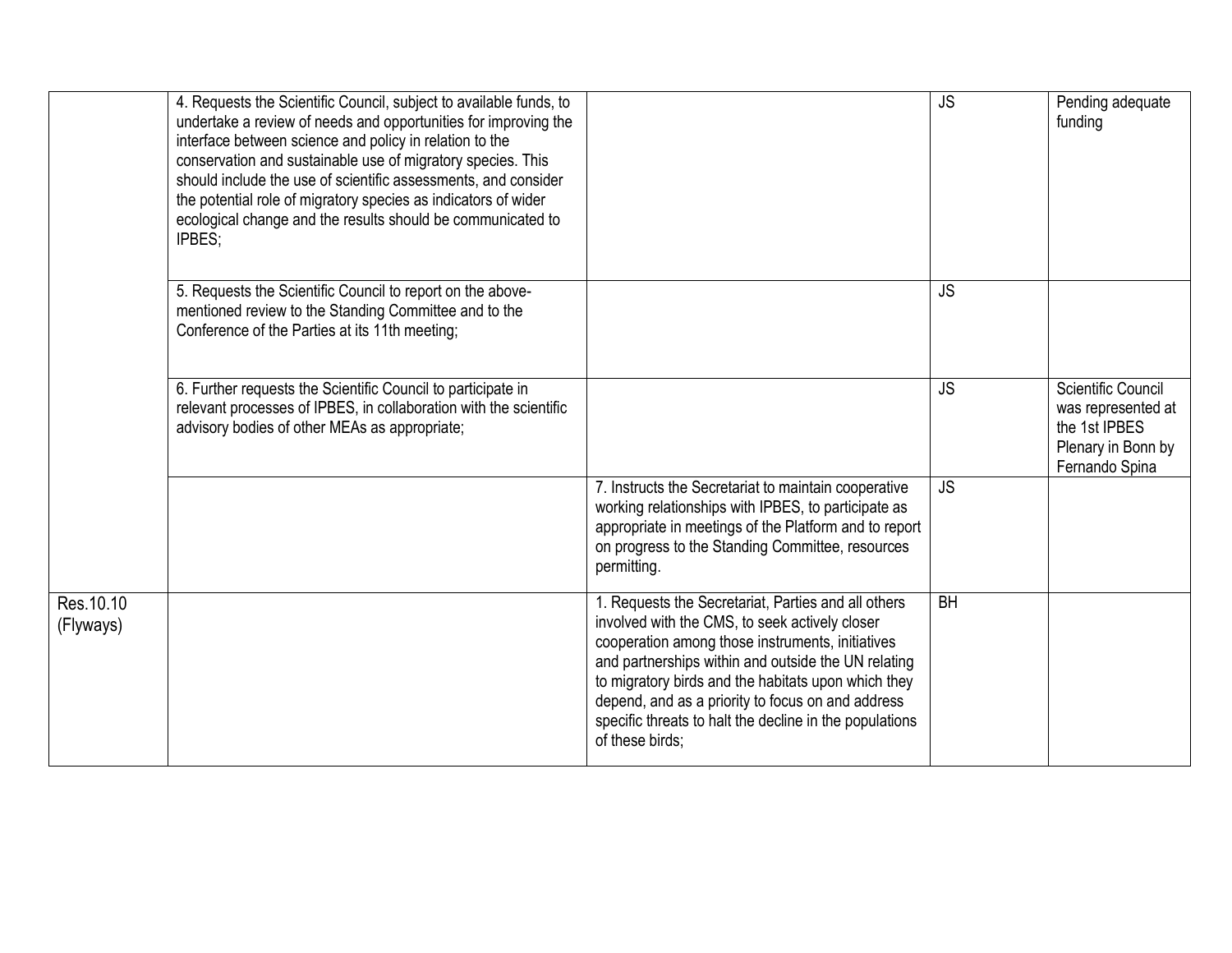|  | 2. Calls upon Parties and the CMS Secretariat to<br>promote the collaborative conservation of migratory<br>birds by working with other bodies whose prime<br>objective is not wildlife conservation (governmental<br>institutions, Multilateral Environmental Agreements,<br>UN institutions, Non-Governmental Organizations<br>and other organizations, including from the private<br>sector), to ensure that the requirements of habitats<br>of migratory birds are integrated into land-use<br>policies, including protected areas but also<br>especially outside protected areas; | <b>BH</b> |  |
|--|---------------------------------------------------------------------------------------------------------------------------------------------------------------------------------------------------------------------------------------------------------------------------------------------------------------------------------------------------------------------------------------------------------------------------------------------------------------------------------------------------------------------------------------------------------------------------------------|-----------|--|
|  | 8. Calls upon the Secretariat, in collaboration with<br>Parties and relevant international organizations, to<br>strengthen cooperation with the Arctic Council and<br>other bodies focused on the Arctic in order to<br>improve understanding of the ongoing and predicted<br>changes to the environment and impacts on<br>breeding and moulting distributions of species, and<br>to ensure designation and management of all<br>critically important areas;                                                                                                                          | <b>BH</b> |  |
|  | 9. Calls upon the Secretariat, in collaboration with<br>Parties and relevant international organizations, to<br>strengthen cooperation with the private sector to<br>promote development and inclusion of flyway<br>considerations into their operational guidance, to<br>take up stewardship of areas directly linked to or<br>associated with their footprint and beyond, to<br>consider compensation for residual impacts along<br>flyways, to strive for Net Positive Impact, and to be<br>pro-active in using international best practice;                                       | <b>BH</b> |  |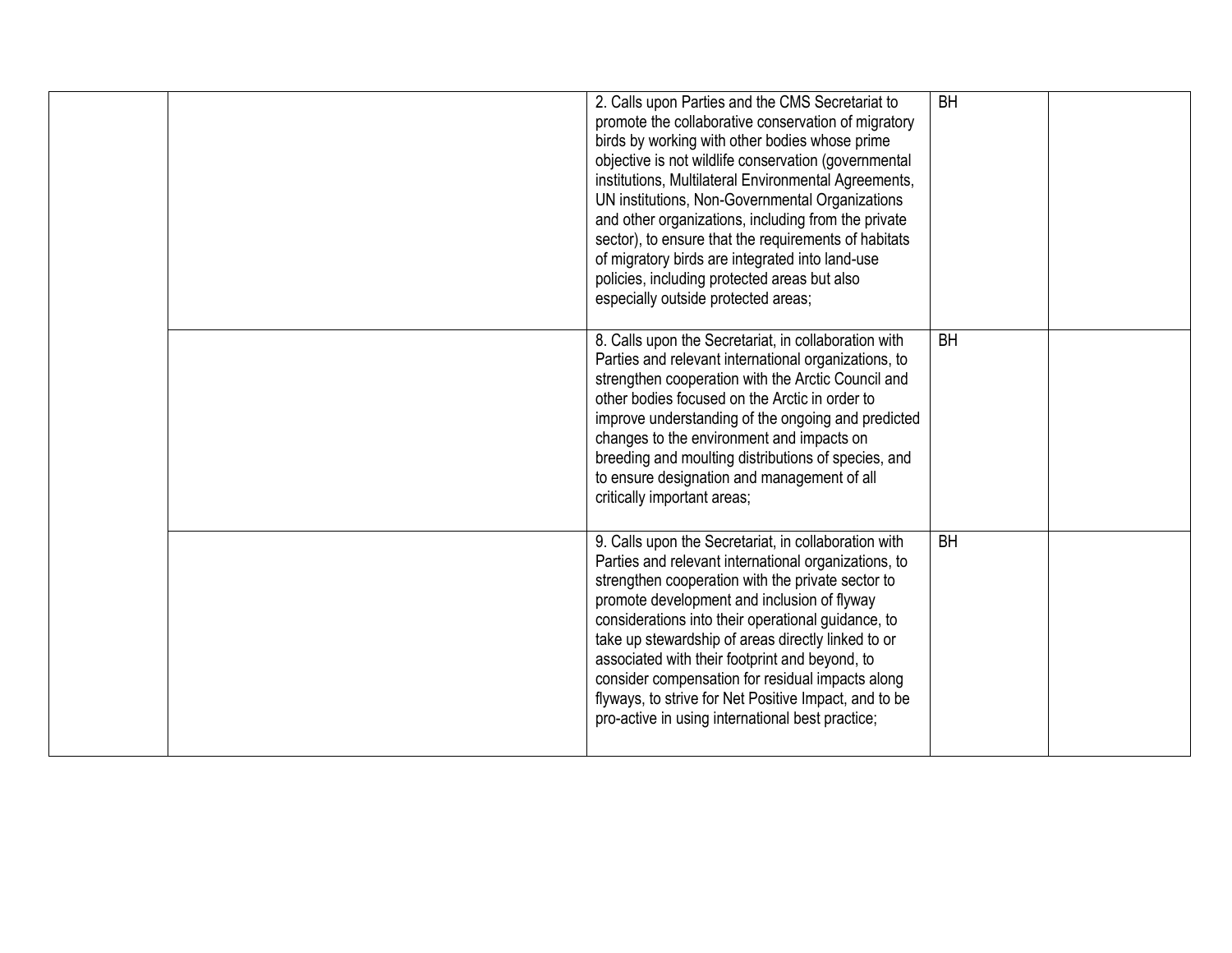|                            |                                                                                                                                                                                                                                                                                                                                | 12. Calls upon the Secretariat, in collaboration with<br>Parties and relevant international organizations<br>(subject to the availability of funds) to organize<br>regional workshops aimed at sharing best practice<br>and lessons learnt, and to promote flyway<br>conservation and policy options, including for<br>American Flyways, the East-Asian-Australasian<br>Flyway, the Central Asian Flyway, seabird flyways<br>and birds of prey of the Americas and land birds in<br>the African-Eurasian region; | <b>BH</b> | A meeting of the<br><b>Flyways Working</b><br>Group is foreseen<br>in 2013            |
|----------------------------|--------------------------------------------------------------------------------------------------------------------------------------------------------------------------------------------------------------------------------------------------------------------------------------------------------------------------------|------------------------------------------------------------------------------------------------------------------------------------------------------------------------------------------------------------------------------------------------------------------------------------------------------------------------------------------------------------------------------------------------------------------------------------------------------------------------------------------------------------------|-----------|---------------------------------------------------------------------------------------|
|                            | 15. Requests the Scientific Council to produce guidelines and/or<br>case studies on mechanisms to enhance the conservation of<br>migratory birds through site networks;                                                                                                                                                        |                                                                                                                                                                                                                                                                                                                                                                                                                                                                                                                  | <b>BH</b> | Case studies<br>prepared for<br>Ecological<br>Networks can also<br>serve this purpose |
| Res.10.11<br>(Power lines) | 5. Requests the Scientific Council, specifically the Working<br>Groups on birds and flyways, to monitor the implementation of<br>this Resolution and to provide further guidance when relevant<br>new developments on reducing the impact of power lines on<br>birds become available, such as improved mitigation techniques; |                                                                                                                                                                                                                                                                                                                                                                                                                                                                                                                  | LA        |                                                                                       |
|                            |                                                                                                                                                                                                                                                                                                                                | 6. Instructs the Secretariat, in close cooperation with<br>relevant CMS agreements, to consult the Secretariat<br>of the Bern Convention in order to update the<br>mitigation guidelines regularly, as appropriate, and<br>to disseminate these to their respective Parties;                                                                                                                                                                                                                                     | LA        |                                                                                       |
| Res. 10.12<br>(Fish)       | 5. Requests the Scientific Council to review further the proposals<br>submitted by Paraguay during the 16th meeting of the Scientific<br>Council for listing the species Brycon orbignyanus, Salminus<br>hilarii, Genidens barbus and Zungaro jahu on the Appendices of<br>the Convention;                                     |                                                                                                                                                                                                                                                                                                                                                                                                                                                                                                                  | LA        |                                                                                       |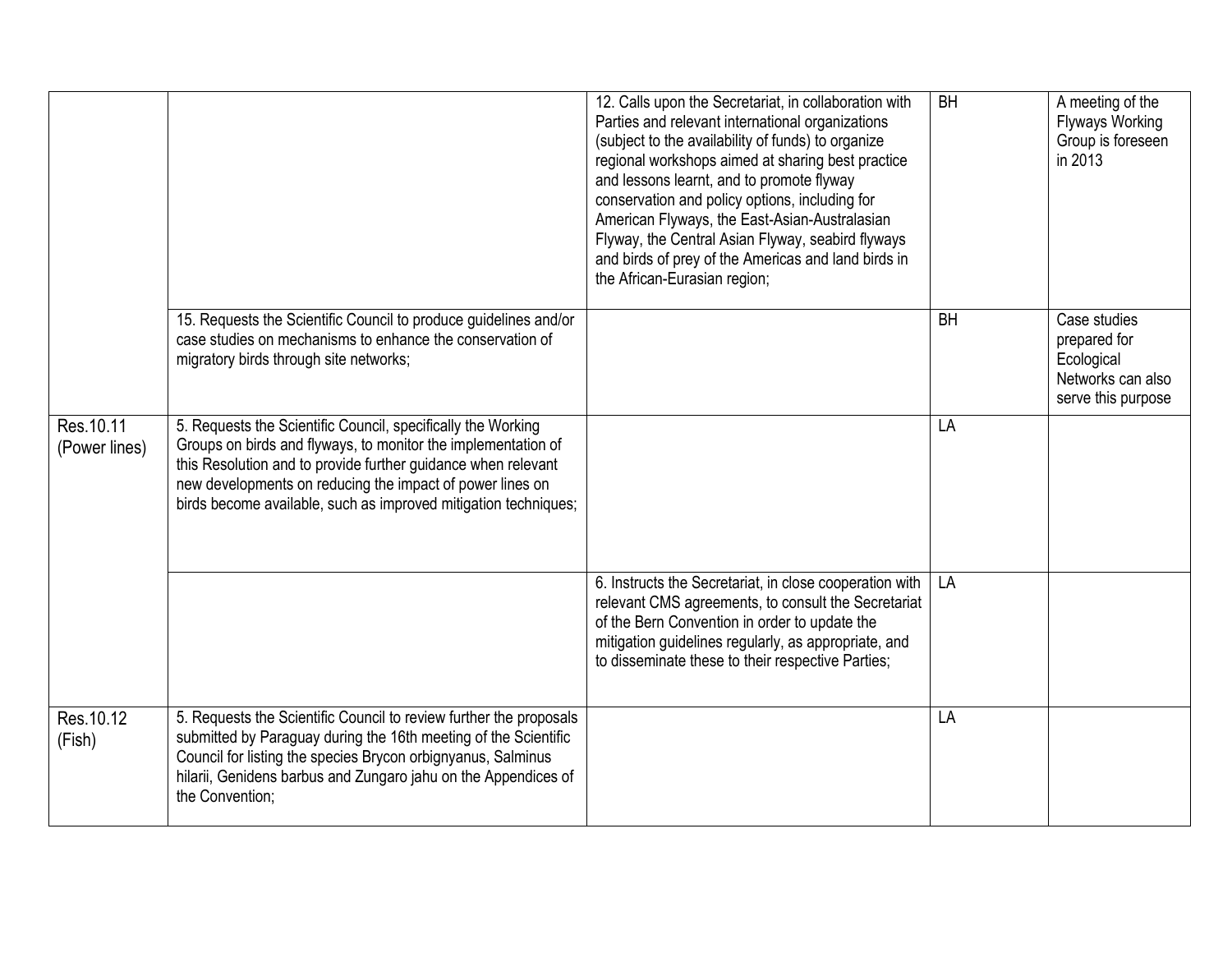|                          |                                                                                                                                                                                                                                                                                                                                                                                                                                                                                                                                                                | 7. Instructs the Secretariat to bring this Resolution to<br>the attention of the FAO Committee on Fisheries<br>and the CITES Secretariat, to encourage joint action<br>and to explore future avenues of cooperation with<br>these organizations as well as with Range States of<br>migratory freshwater fish with a view to enhancing<br>protection, conservation and management of these<br>species;                | LA        | Done |
|--------------------------|----------------------------------------------------------------------------------------------------------------------------------------------------------------------------------------------------------------------------------------------------------------------------------------------------------------------------------------------------------------------------------------------------------------------------------------------------------------------------------------------------------------------------------------------------------------|----------------------------------------------------------------------------------------------------------------------------------------------------------------------------------------------------------------------------------------------------------------------------------------------------------------------------------------------------------------------------------------------------------------------|-----------|------|
|                          |                                                                                                                                                                                                                                                                                                                                                                                                                                                                                                                                                                | 8. Further instructs the Secretariat, resources<br>permitting, to identify relevant international fora that<br>address the conservation of migratory freshwater<br>fish and to organize regional workshops to assess<br>conservation status and recommend priority<br>conservation measures.                                                                                                                         | LA        |      |
| Res. 10.13<br>(Taxonomy) | 3. Requests the Chair of the Scientific Council to liaise with the<br>Chairs of the Scientific Advisory Bodies of the Biodiversity-<br>related Conventions, the Secretariats of relevant MEAs, and<br>relevant international organizations including IUCN, BirdLife<br>International, Wetlands International and UNEP-WCMC, with the<br>aim of evaluating the possible adoption of a single nomenclature<br>and taxonomy for birds, and to inform the Scientific Council at its<br>18th meeting with a view to adopting an appropriate Resolution<br>at COP11; |                                                                                                                                                                                                                                                                                                                                                                                                                      | LA        |      |
| Res. 10.14<br>(Bycatch)  | 10. Requests the Secretariat, the Scientific Council and Parties<br>to continue and increase<br>efforts to collaborate with other relevant international fora and<br>where appropriate the Regional<br>Fisheries Management Organizations (RFMOs), with a view to<br>avoiding duplication,<br>increasing synergies and raising the profile of CMS and CMS<br>agreements related to aquatic<br>species in these fora;                                                                                                                                           | 10. Requests the Secretariat, the Scientific Council<br>and Parties to continue and increase<br>efforts to collaborate with other relevant international<br>fora and where appropriate the Regional Fisheries<br>Management Organizations (RFMOs), with a view to<br>avoiding duplication,<br>increasing synergies and raising the profile of CMS<br>and CMS agreements related to aquatic<br>species in these fora; | <b>HF</b> |      |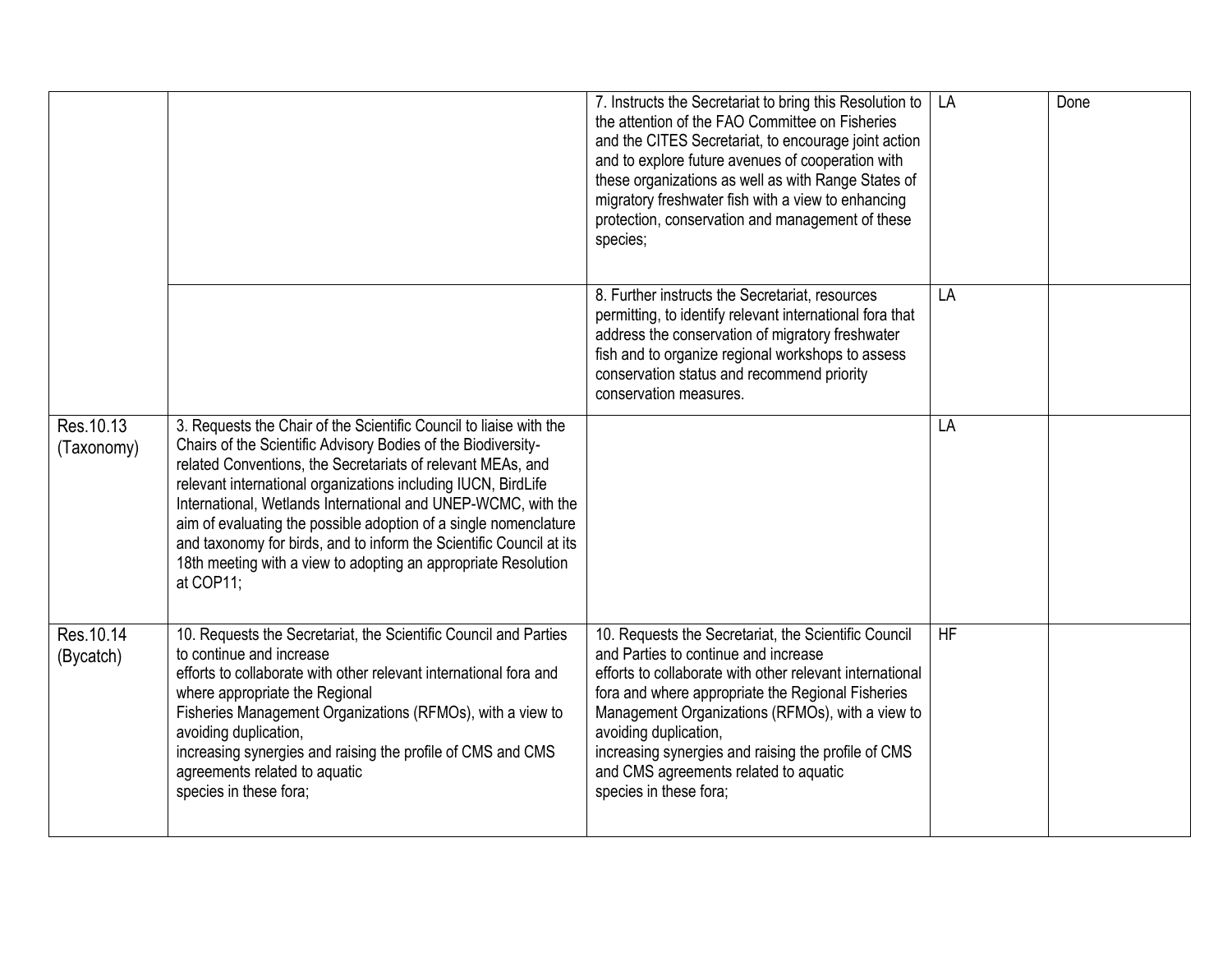|                           | 12. Further instructs the Scientific Council to develop terms of<br>reference for studies<br>identifying the degree of interaction between gillnet fisheries and<br>CMS-listed species, as well<br>as identifying for each particular situation the most effective<br>mitigation techniques, which<br>should build upon and complement existing initiatives within the<br>fisheries sector; |                                                                                                                                                                                                                                                                                                         | <b>HF</b> |  |
|---------------------------|---------------------------------------------------------------------------------------------------------------------------------------------------------------------------------------------------------------------------------------------------------------------------------------------------------------------------------------------------------------------------------------------|---------------------------------------------------------------------------------------------------------------------------------------------------------------------------------------------------------------------------------------------------------------------------------------------------------|-----------|--|
| Res. 10.15<br>(Cetaceans) | 7. Instructs the Scientific Council and Secretariat, subject to<br>availability of resources, to address the actions foreseen in the<br>Global Programme of Work for Cetaceans;                                                                                                                                                                                                             | 7. Instructs the Scientific Council and Secretariat,<br>subject to availability of resources, to address the<br>actions foreseen in the Global Programme of Work<br>for Cetaceans:                                                                                                                      | HF        |  |
|                           | 8. Calls upon the Scientific Council to review the regional threats<br>for the remaining CMS-listed aquatic mammals and prepare for<br>CMS COP11 a robust assessment of threats and regional<br>priorities as well as similar work programmes for these other<br>aquatic mammal species;                                                                                                    |                                                                                                                                                                                                                                                                                                         | <b>HF</b> |  |
|                           |                                                                                                                                                                                                                                                                                                                                                                                             | 9. Reiterates the request to the Secretariat to<br>consider options for increasing linkages and<br>synergies within the CMS Family by promoting joint<br>priorities, the sharing of technical expertise and<br>resources and holding joint meetings if appropriate;                                     | <b>HF</b> |  |
|                           | 10. Requests the Secretariat and Scientific Council to continue<br>and increase efforts to collaborate with other relevant<br>international fora, with a view to avoiding duplication, increasing<br>synergies and raising the profile of CMS and CMS cetacean-<br>related agreements in these fora;                                                                                        | 10. Requests the Secretariat and Scientific Council<br>to continue and increase efforts to collaborate with<br>other relevant international fora, with a view to<br>avoiding duplication, increasing synergies and<br>raising the profile of CMS and CMS cetacean-<br>related agreements in these fora; | <b>HF</b> |  |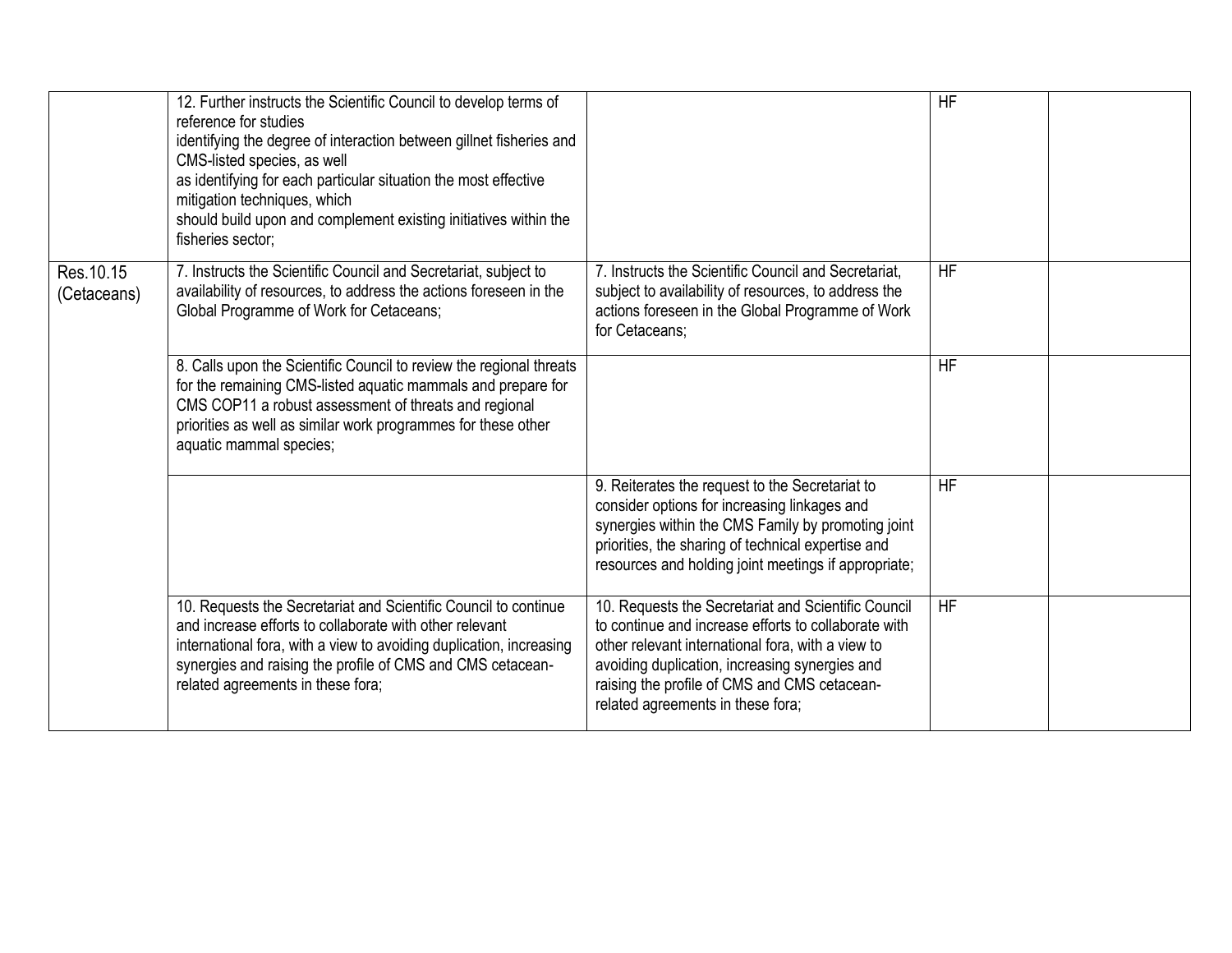|                                   | 11. Requests the Secretariat and the Scientific Council to<br>maintain and, where appropriate, seek to enhance cooperation<br>and collaboration with the International Whaling Commission<br>and its Scientific and Conservation Committees;                                                                                                                                                                                                                                                                                                                                                                                                                                                                               | 11. Requests the Secretariat and the Scientific<br>Council to maintain and, where appropriate, seek to<br>enhance cooperation and collaboration with the<br>International Whaling Commission and its Scientific<br>and Conservation Committees; | HF        |  |
|-----------------------------------|----------------------------------------------------------------------------------------------------------------------------------------------------------------------------------------------------------------------------------------------------------------------------------------------------------------------------------------------------------------------------------------------------------------------------------------------------------------------------------------------------------------------------------------------------------------------------------------------------------------------------------------------------------------------------------------------------------------------------|-------------------------------------------------------------------------------------------------------------------------------------------------------------------------------------------------------------------------------------------------|-----------|--|
|                                   | 12. Instructs the Scientific Council's Aquatic Mammals Working<br>Group (AMWG), chaired by the CMS Appointed Councillor for<br>Aquatic Mammals to work intersessionally, using electronic<br>means where appropriate;                                                                                                                                                                                                                                                                                                                                                                                                                                                                                                      |                                                                                                                                                                                                                                                 | <b>HF</b> |  |
|                                   | 13. Encourages participation of other appointed Councillors and<br>relevant species focal points, the scientific or advisory bodies of<br>all CMS aquatic mammal agreements; relevant IUCN Specialist<br>Groups; experts from FAO/COFI, CITES and IWC; and experts<br>from CMS Partner Organizations.                                                                                                                                                                                                                                                                                                                                                                                                                      |                                                                                                                                                                                                                                                 | <b>HF</b> |  |
| Res. 10.19<br>(climate<br>change) | 5. Requests Parties and the Scientific Council, and encourages<br>the scientific community, IUCN and other relevant organizations<br>to:<br>a) identify and promote a standardized methodology for<br>evaluating the susceptibility of species to climate change;<br>b) identify those Appendix I and II listed species, as well as other<br>migratory species on the IUCN Red List, that are most<br>susceptible to climate change, such as the polar bear, and<br>subsequently consider whether these should be listed or uplisted<br>on the CMS Appendices, as appropriate; and<br>c) prepare single species action plans for those species listed on<br>Appendix I considered to be most vulnerable to climate change; |                                                                                                                                                                                                                                                 | <b>HF</b> |  |
|                                   | 6. Urges Parties and the Scientific Council, and encourages<br>conservation stakeholders and relevant organizations to:<br>a) improve the resilience of migratory species and their habitats<br>to climate change, inter alia by reducing other threats in order to<br>maintain or increase population size and genetic diversity; and<br>b) consider ex situ measures and assisted colonization,<br>including translocation, as appropriate for those migratory<br>species most severely threatened by climate change;                                                                                                                                                                                                    |                                                                                                                                                                                                                                                 | <b>JS</b> |  |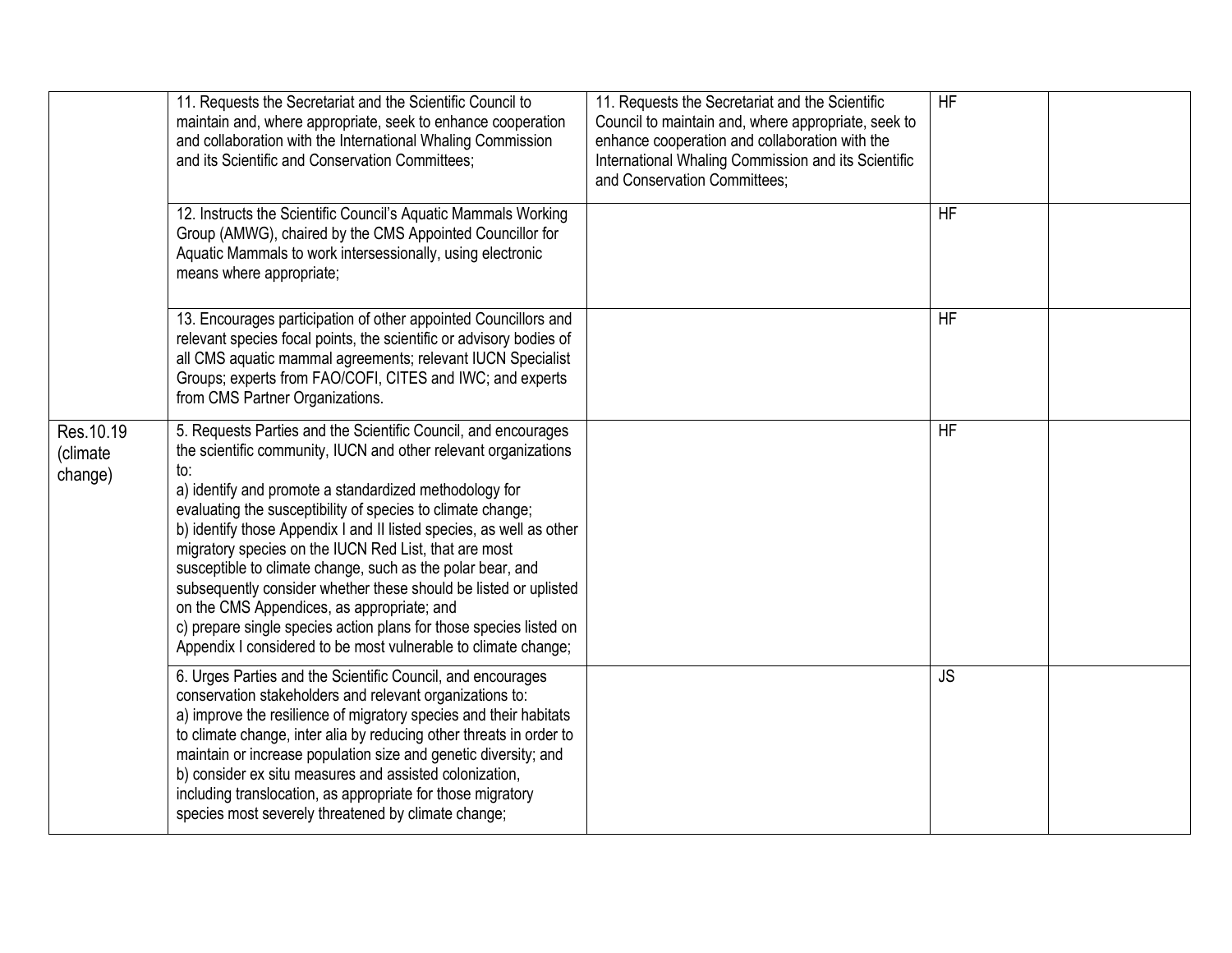|                                                                                                                                                                                                                                                                                                                                                                                                                                          | 14. Instructs the Secretariat, subject to available<br>resources, to pursue capacity building initiatives on<br>the issue of climate change and migratory species;                                                                                                                                                                                                                                                                                                       | <b>JS</b> |                                                  |
|------------------------------------------------------------------------------------------------------------------------------------------------------------------------------------------------------------------------------------------------------------------------------------------------------------------------------------------------------------------------------------------------------------------------------------------|--------------------------------------------------------------------------------------------------------------------------------------------------------------------------------------------------------------------------------------------------------------------------------------------------------------------------------------------------------------------------------------------------------------------------------------------------------------------------|-----------|--------------------------------------------------|
| 17. Establishes the position of a COP Appointed Councillor for<br>Climate Change who should prepare a programme of work on<br>climate change, and convene an intersessional climate change<br>working group and instructs the Secretariat to explore funding<br>opportunities in support of this;                                                                                                                                        | 17. Establishes the position of a COP Appointed<br>Councillor for Climate Change who should prepare a<br>programme of work on climate change, and<br>convene an intersessional climate change working<br>group and instructs the Secretariat to explore<br>funding opportunities in support of this;                                                                                                                                                                     | <b>JS</b> | Workshop<br>tentatively planned<br>for June 2013 |
| 18. Requests CMS Focal Points and Scientific Councillors to<br>work closely with and provide national UNFCCC Focal Points<br>with expert guidance and support on how migratory species can<br>be affected by adaptation and mitigation activities, such as<br>renewable energy and bio-energy development, and to<br>collaborate closely in order to develop joint solutions aimed at<br>reducing negative impacts on migratory species; |                                                                                                                                                                                                                                                                                                                                                                                                                                                                          | <b>JS</b> |                                                  |
|                                                                                                                                                                                                                                                                                                                                                                                                                                          | 19. Requests the Secretariat to strengthen<br>synergies with the Secretariats of the CBD,<br>UNFCCC, UNCCD, the Ramsar Convention, the<br>Bern Convention, the IWC and other international<br>instruments, in order to address more effectively the<br>threats that climate change pose to biodiversity,<br>whilst recognizing the distinct mandates and<br>independent legal status of each treaty and the<br>need to avoid duplication and to promote cost<br>savings; | <b>JS</b> |                                                  |
| 22. Requests the Secretariat and the Scientific Council to<br>examine whether provisions of the Convention, including the<br>terms "range" and "historic coverage" in Article I, might benefit<br>from interpretations that take account of the requirements of<br>species in response to climate change, in view of the fact that<br>climate change was not explicitly considered when the<br>Convention text was signed in 1979;       |                                                                                                                                                                                                                                                                                                                                                                                                                                                                          | <b>JS</b> |                                                  |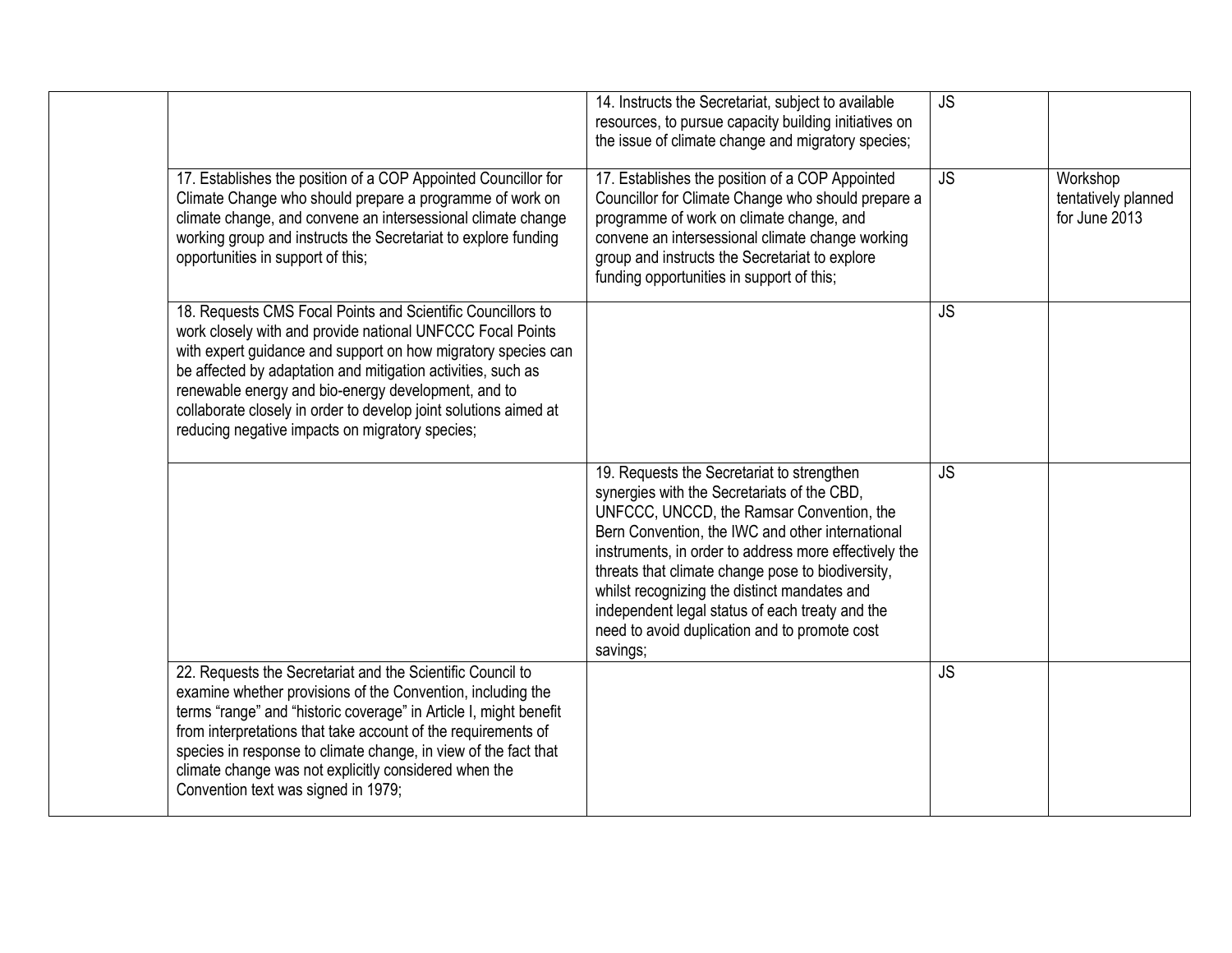| Res. 10.22<br>(disease)  |                                                                                                                                                                                                                                                                                                                                                                                                                                                                                                                                                                                                                                  | 10. Requests the Secretariat, in collaboration with<br>other relevant organizations, to help in<br>dissemination and promotion of Task Force<br>products;                                                                                                                                                 | <b>BH</b> |                                                                                        |
|--------------------------|----------------------------------------------------------------------------------------------------------------------------------------------------------------------------------------------------------------------------------------------------------------------------------------------------------------------------------------------------------------------------------------------------------------------------------------------------------------------------------------------------------------------------------------------------------------------------------------------------------------------------------|-----------------------------------------------------------------------------------------------------------------------------------------------------------------------------------------------------------------------------------------------------------------------------------------------------------|-----------|----------------------------------------------------------------------------------------|
|                          |                                                                                                                                                                                                                                                                                                                                                                                                                                                                                                                                                                                                                                  | 11. Requests the Secretariat in collaboration with,<br>inter alia, Parties, other governments,<br>IGOs and NGOs, subject to the availability of<br>resources, to review existing initiatives to<br>enhance cooperation and collaboration among<br>different conventions through national focal<br>points; | <b>BH</b> |                                                                                        |
|                          |                                                                                                                                                                                                                                                                                                                                                                                                                                                                                                                                                                                                                                  | 12. Requests the Secretariat in collaboration with,<br>inter alia, Parties, other governments,<br>IGOs NGOs, subject to the availability of resources,<br>to facilitate workshops to enhance<br>cooperation and collaboration among different<br>conventions through national focal points;               | <b>BH</b> | A meeting of the<br>Task Force took<br>place in Bangkok<br>on the 29th January<br>2013 |
|                          |                                                                                                                                                                                                                                                                                                                                                                                                                                                                                                                                                                                                                                  | 18. Requests the Secretariat to report progress on<br>the implementation of this Resolution to<br>the 11th meeting of the Conference of the Parties.                                                                                                                                                      | <b>BH</b> |                                                                                        |
| $Res.10.23 +$<br>Annex 1 | 6. Requests the Scientific Council to:<br>a. nominate, by the end of the 18th meeting of the Scientific<br>Council, for each species and/or taxonomic group listed for<br>concerted or cooperative action, a member of the Council or a<br>designated alternative expert to be responsible for providing a<br>concise written report to each meeting of the Council on<br>progress in the implementation of actions for the species or<br>taxonomic group concerned;<br>b. confirm at each subsequent meeting of the Scientific Council<br>that these nominations remain valid or agree alternative<br>nominations as necessary; |                                                                                                                                                                                                                                                                                                           | <b>JS</b> | <b>Terms of Reference</b><br>for species focal<br>points have been<br>prepared         |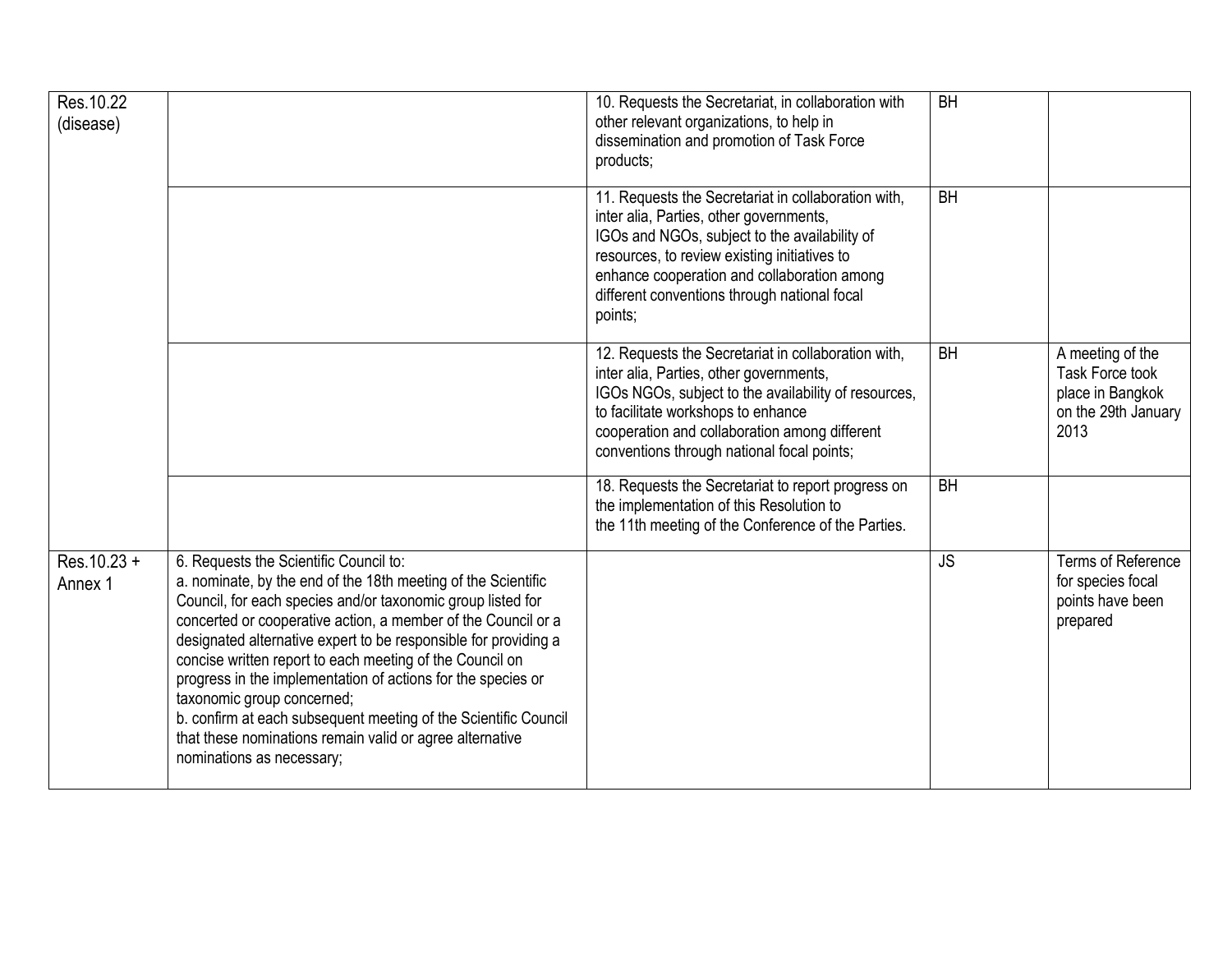|                         | 7. Requests the relevant appointed Scientific Councillors to<br>liaise with relevant experts including those nominated as focal<br>points for concerted and cooperative actions to produce a<br>concise written report providing a global synthesis of issues for<br>each taxonomic group to each meeting of the Scientific Council.                                                                                                                                                                                                                                                                                                                                                                                                                                                                                                                                                                                                                                                                                                                                                                                                                                                                                                                                                                       | <b>JS</b> |  |
|-------------------------|------------------------------------------------------------------------------------------------------------------------------------------------------------------------------------------------------------------------------------------------------------------------------------------------------------------------------------------------------------------------------------------------------------------------------------------------------------------------------------------------------------------------------------------------------------------------------------------------------------------------------------------------------------------------------------------------------------------------------------------------------------------------------------------------------------------------------------------------------------------------------------------------------------------------------------------------------------------------------------------------------------------------------------------------------------------------------------------------------------------------------------------------------------------------------------------------------------------------------------------------------------------------------------------------------------|-----------|--|
| Res. 10.23<br>(Annex 3) | Instructs the Scientific Council to:<br>i. undertake an analysis of Appendix I and II species listed for<br>concerted and cooperative action, to indicate which species<br>have been included in or under a CMS instrument or process, to<br>what extent and how their needs have been addressed by those<br>instruments or processes, and to summarize the future<br>conservation action needs of each of those species (and their<br>relative priority) in terms of the CMS mechanisms available;<br>ii. review the case for retaining on the list of concerted and<br>cooperative actions, any species for which the entirety of its<br>range is covered by an existing CMS instrument;<br>iii. develop an expanded rationale, criteria and guidance, as<br>appropriate, for identifying candidate species for concerted or<br>cooperative actions, with a view to improving scientific rigour,<br>objectivity, consistency and transparency in their selection for<br>concerted or cooperative action;<br>iv. submit a report and proposed recommendations on all the<br>activities listed above, for consideration at the 18th meeting of<br>the Scientific Council, a subsequent meeting of the Standing<br>Committee and possible adoption at the 11th Meeting of the<br>Conference of the Parties. | <b>JS</b> |  |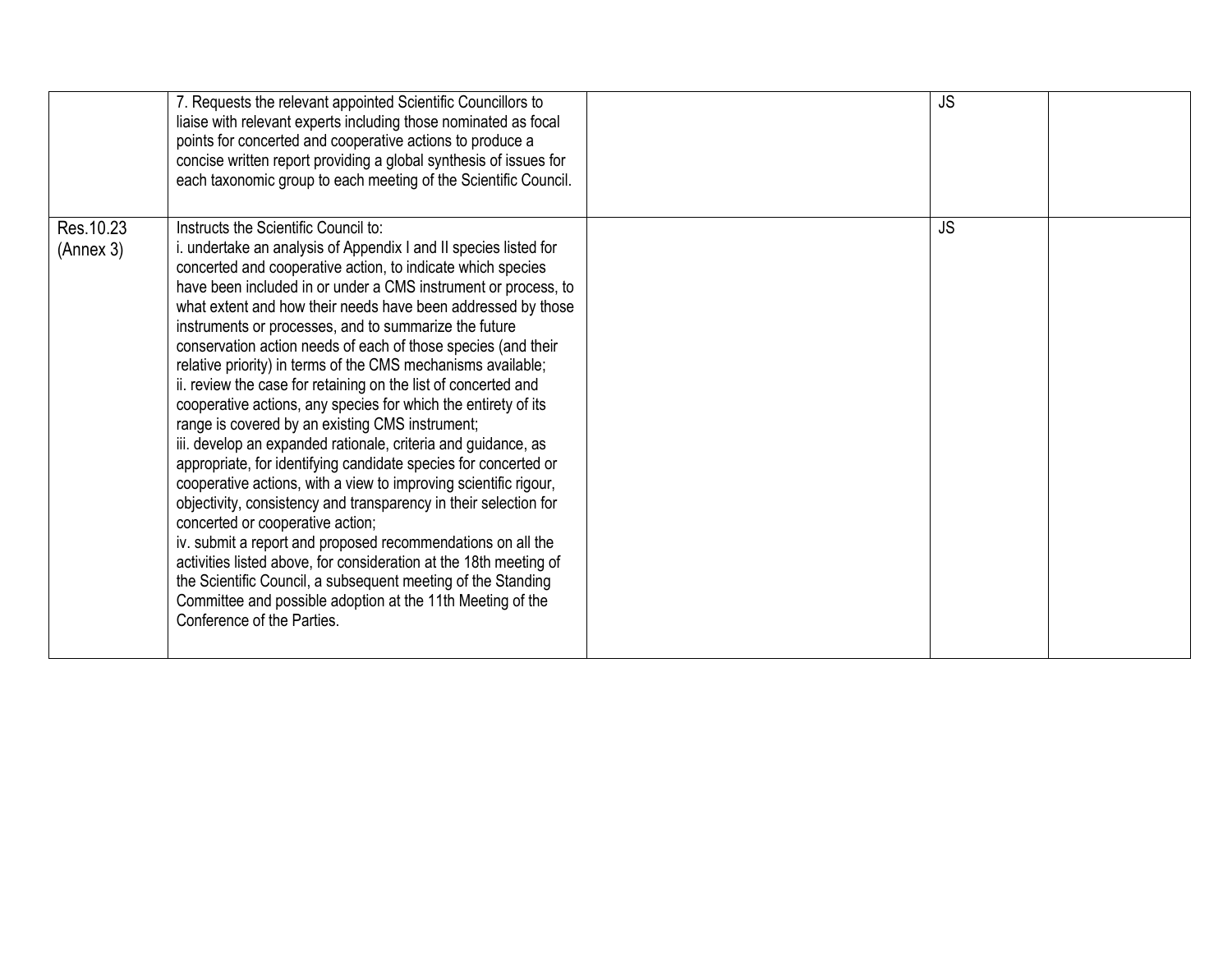|                                     | Requests the Secretariat to:<br>i. prepare guidance on the purpose of listing a<br>species for concerted or cooperative action, and the<br>outcomes sought when species are proposed for<br>concerted or cooperative action;<br>ii. prepare guidelines to assist Parties to identify<br>options for action to take in response to concerted<br>or cooperative action listing;<br>iii. develop a process for collating information on the<br>outcomes of previous listing decisions, including the<br>outcomes of action taken;<br>iv. commission an independent assessment of the<br>utility and impact of the concerted and cooperative<br>actions mechanism, with particular regard to<br>whether the process is leading to positive<br>conservation outcomes;<br>v. submit a report and proposed recommendations<br>on all the activities listed above, for consideration at<br>the 18th meeting of the Scientific Council, a<br>subsequent meeting of the Standing Committee and<br>possible adoption at the 11th Meeting of the<br>Conference of the Parties. | <b>JS</b> |  |
|-------------------------------------|--------------------------------------------------------------------------------------------------------------------------------------------------------------------------------------------------------------------------------------------------------------------------------------------------------------------------------------------------------------------------------------------------------------------------------------------------------------------------------------------------------------------------------------------------------------------------------------------------------------------------------------------------------------------------------------------------------------------------------------------------------------------------------------------------------------------------------------------------------------------------------------------------------------------------------------------------------------------------------------------------------------------------------------------------------------------|-----------|--|
| Res. 10.24<br>(Underwater<br>noise) | 8. Instructs the Secretariat to draw this Resolution to<br>the attention of the governing bodies of the CBD,<br>UNCLOS, UNEP (Regional Seas Programmes,<br>Governing Council), IMO and other relevant<br>intergovernmental organizations, and to keep those<br>bodies informed of progress in implementing this<br>Resolution.                                                                                                                                                                                                                                                                                                                                                                                                                                                                                                                                                                                                                                                                                                                                     | <b>HF</b> |  |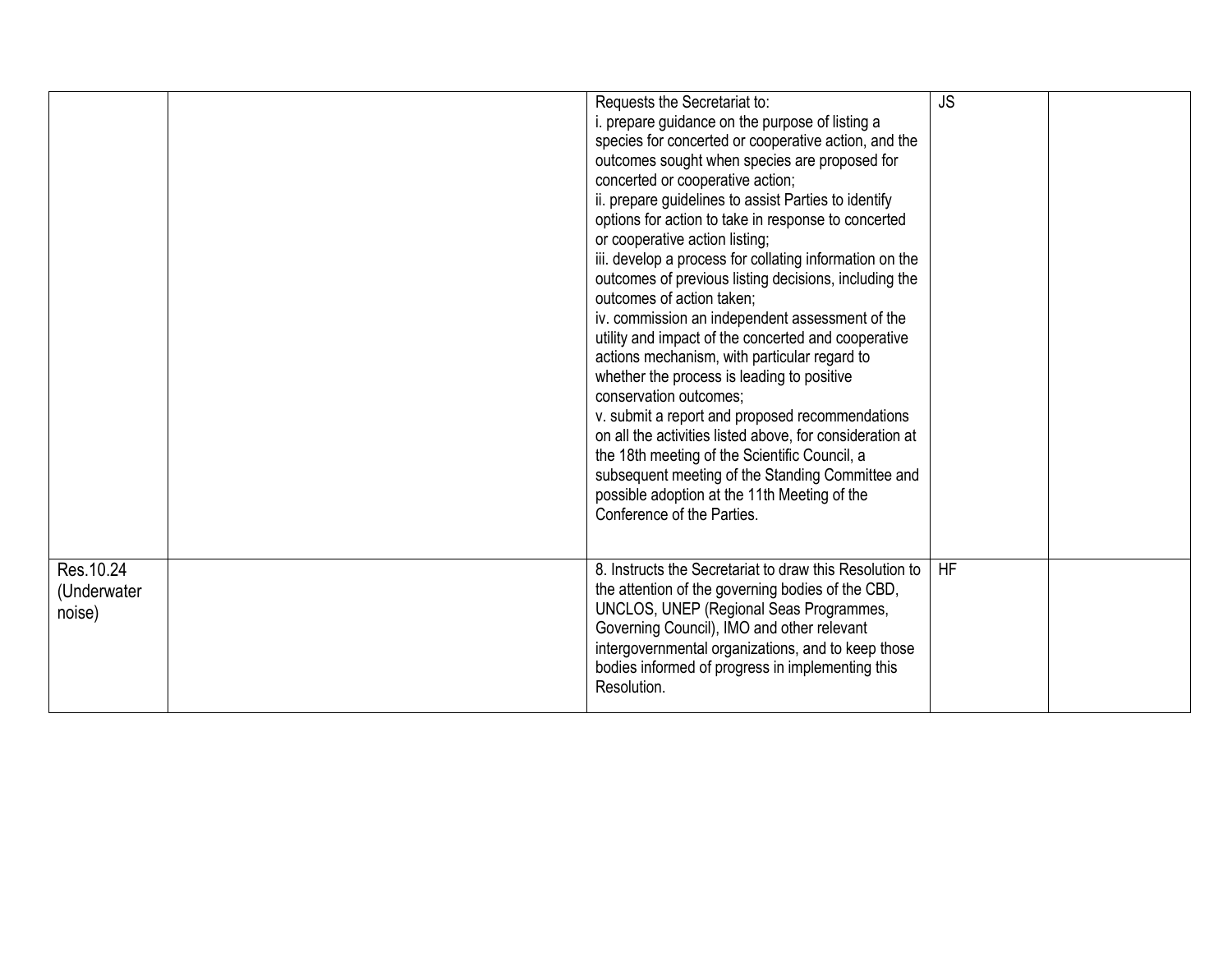| Res.10.26 (poisoning) | 2. Calls on the Scientific Council and Secretariat to<br>establish, under the Scientific Council, an intersessional<br>working group to work primarily electronically to undertake<br>a detailed assessment of:<br>2.1 the scope and severity of poisoning for migratory bird<br>species globally and how this varies geographically and<br>across taxa;<br>2.2 significant knowledge gaps, either across Range<br>States, or in specific areas; and<br>2.3 where sufficient evidence exists, to recommend<br>suitable responses to address the problems, potentially<br>including:<br>2.3.1 areas where enhanced legislation may be required;<br>2.3.2 features of effective regulatory regimes; and<br>2.3.3 understanding of socio-economic drivers of<br>poisoning; | LA | The Working Group<br>has been<br>established and a<br>Coordinator has<br>been appointed. A<br>meeting is foreseen<br>in May 2013 |
|-----------------------|-------------------------------------------------------------------------------------------------------------------------------------------------------------------------------------------------------------------------------------------------------------------------------------------------------------------------------------------------------------------------------------------------------------------------------------------------------------------------------------------------------------------------------------------------------------------------------------------------------------------------------------------------------------------------------------------------------------------------------------------------------------------------|----|----------------------------------------------------------------------------------------------------------------------------------|
|                       | 3. Decides that the working group should seek to include<br>in its scope:<br>3.1 deliberate use of poisons;<br>3.2 unintentional poisoning through accidental or negligent<br>misuse;<br>3.3 primary poisoning of migratory animals through poison<br>baits;<br>3.4 secondary poisoning of migratory animals; and<br>3.5 lead, especially lead ammunition;                                                                                                                                                                                                                                                                                                                                                                                                              |    |                                                                                                                                  |
|                       | 4. Requests the working group to complete the preparation<br>of a detailed recommendation to be brought forward for<br>adoption at the 11th meeting of the Conference of the<br>Parties.                                                                                                                                                                                                                                                                                                                                                                                                                                                                                                                                                                                |    |                                                                                                                                  |